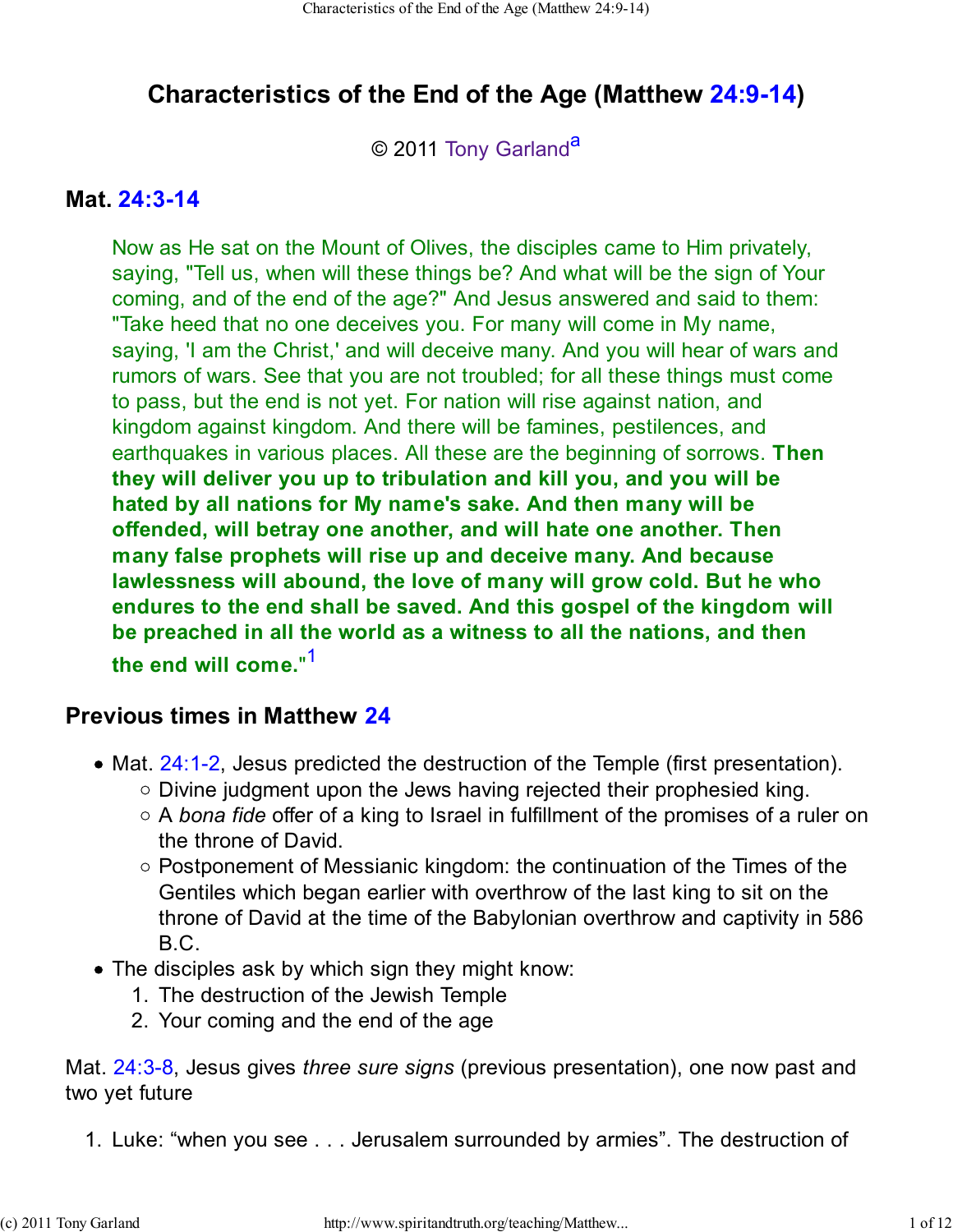Jerusalem and the Temple by Titus of Rome in A.D. 70.

- Matthew and Mark: "when you see . . . the Abomination of Desolation" standing in 2. the holy place, where it ought not to be - yet future
- Matthew, Mark, and Luke: the sign of the Son of Man in heaven which will be 3. global and unmistakable, marking the unambiguous return of Jesus

Jesus also warned against deception:

- Don't interpret the general characteristics of the interadvent age (wars, rumors of wars, false Messiahs, famines, pestilences, earthquakes) as an indication that the end has come.
- These are just the "beginning of sorrows" or *birth pangs* the much more intense time of "delivery" is yet to come.
- o Don't be "Christian Littles" running around crying "the sky is falling!"

# **Characteristics of the End of the Age (Mat. 24:9-14)**

## **Sequence of presentation** 1.

Do these verses pertain to the beginning of sorrows, the interadvent age within which we presently find ourselves? Or do they pertain to the time of the end (after the second sure sign)?

# **The Time of the End** A.

I believe verses 9-14 pertain primarily to the time of the end.<sup>2</sup>

- 1. The grammar of the passage implies the passage concerns the time of the end:
	- The word *then* (τότε [*tote*]) which introduces verses 9, 10, and 11, indicates sequence. The things Jesus describes in these verses
		- most naturally follow upon the "beginning of sorrows" in verse 8.<sup>3</sup>
	- A final *then* in verse 14 closes the sequence, "*then* the end will come."
	- The characteristics described in verses 9-14 are sandwiched between the "beginning of sorrows" and "the end" of the age.
	- $\circ$  The following section (vv. 15-22) is linked to this section by the word *therefore*. It is *because* of the dangerous characteristics of the end of the age that Jesus then moves on to give explicit instructions concerning the safety of those living in Judea when the end of the age is unambiguously signified by the "abomination of desolation" -- the "second sure sign."
- 2. Love grown cold due to a marked global increase in lawlessness. This is not a continual trend throughout church history, but a specific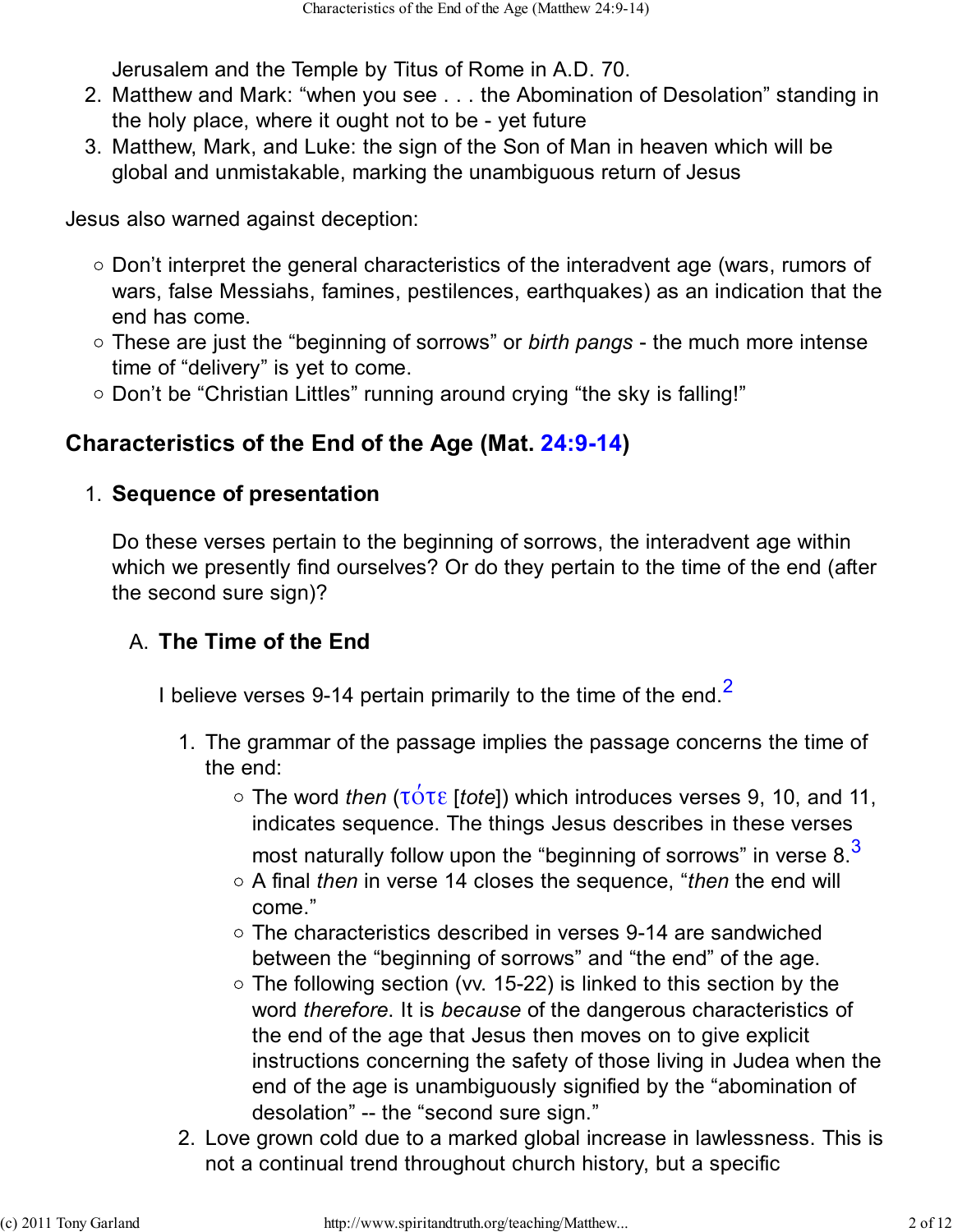characteristic of the end.

- The gospel message emphasizes "the kingdom" which seems to have in 3. view the expected arrival of the millennial kingdom upon the return of Christ to take up the throne of David.
- 4. Persecution is simultaneously global. As the church father Origin observed, "when the things foretold by Christ shall have come to pass, then there shall be persecutions, not as before in places, but every where against the people of God."<sup>4</sup>
- Although examples of many of the characteristics mentioned in this 5. passage can be found throughout church history, not with the global focus and intensity described here. <sup>567</sup>
- The global accomplishment of the gospel presentation, just as 6. prophesied in Revelation 14:6, the context of which places it within the final seven years.
- 7. Scripture predicts an apostasy at the time of the end which is both specific and intense (2Th. 2:3; 1Ti. 4:1). $^8$  "Now the Spirit expressly says that in latter times some will depart from the faith, giving heed to deceiving spirits and doctrines of demons . . ." (1Ti. 4:1)
- The persecution of believers described during this time includes *betrayal* 8. *among professing Christians* indicating a time of great motivation to defect and turn on one another.
- 9. In Mat. 24:13 the phrase, "he who endures to the end", when viewed in light of the original questions of the disciples, would seem to primarily have in view *the end* of the age.<sup>9</sup>

# **Secondary Signs of the End of the Age** 2.

The characteristics of verses 9-14 serve as *secondary* signs of the end of the age.

- 1. Global persecution of Christians
- 2. Great spiritual deception
- 3. Loss of trust
- 4. Global proclamation of the gospel

# **Persecution**

"Then they will deliver *you* up to tribulation and kill *you*, and *you* will be hated by all nations for My name's sake." (v. 9)

# **A word about the prophetic use of "you"** 1.

Some who oppose a futuristic interpretation of certain passages often make the claim that certain words or phrases in a prophetic passage *demand* a near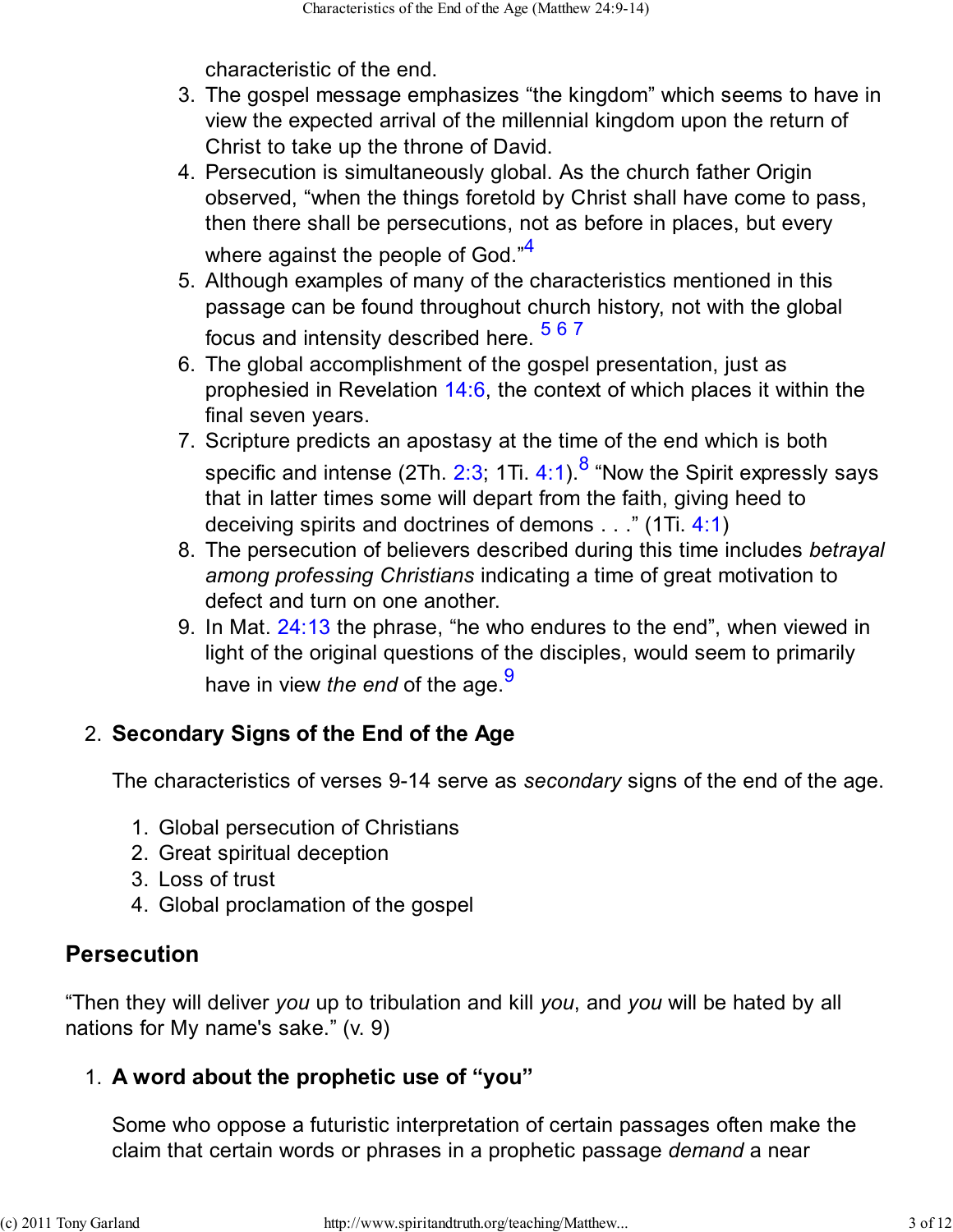fulfillment in the lifetime of the immediate recipients of the message. We'll see this when we consider the meaning of the phrase "this generation" in verse 24 (Matthew 24:34). In the passage before us, the question arises as to whom Jesus is referring to in His use of the 2nd person pronoun "you"? Is it required that the things described in the passage apply to His disciples within their lifetimes? $10$ Fortunately, we have numerous examples from elsewhere in Scripture that "you" can go far beyond the initial recipients of the message to take in those many generations later who also have ears to hear the message preserved to their times:

- "The LORD your God will raise up for **you** a Prophet like me from your midst, from your brethren. Him you shall hear..." (Deu. 18:15)
- "Now it shall come to pass, when all these things come upon **you**, the blessing and the curse which I have set before you, and you call them to mind among all the nations where the LORD your God drives you..." (Deu. 30:1)
- "And in that day His feet will stand on the Mount of Olives, Which faces Jerusalem on the east. And the Mount of Olives shall be split in two, From east to west, Making a very large valley; Half of the mountain shall move toward the north And half of it toward the south. Then **you** shall flee through My mountain valley, For the mountain valley shall reach to Azal. Yes, **you** shall flee as you fled from the earthquake In the days of Uzziah king of Judah. Thus the LORD my God will come, and all the saints with You." (Zec. 14:4-5)

# **The World vs. Christ** 2.

"Then they will deliver you up to tribulation and kill you, and you will be hated by all nations for My name's sake." (v. 9)

- "Then, *they [plural] will deliver you*"... Who? The people of all the nations! "You will be hated by all nations"
- The Scriptures teach a sobering reality: there are only two kingdoms--there is no middle ground. Each individual is either in Christ or opposed to Christ. Moreover, there is an uncanny allegiance among those whose main point of commonality is their rejection of Jesus. Unbelievers who otherwise are opposed to one another on numerous grounds quickly unite in their opposition of Christ and those which are His.
	- $\circ$  Jesus, when speaking to His unbelieving brothers, put it this way: "My time has not yet come, but your time is always ready. **The world cannot hate you**, but it hates Me because I testify of it that its works are evil." (Jn 7:6-7)
	- $\circ$  In the upper room on the night of his betrayal, Jesus warned (John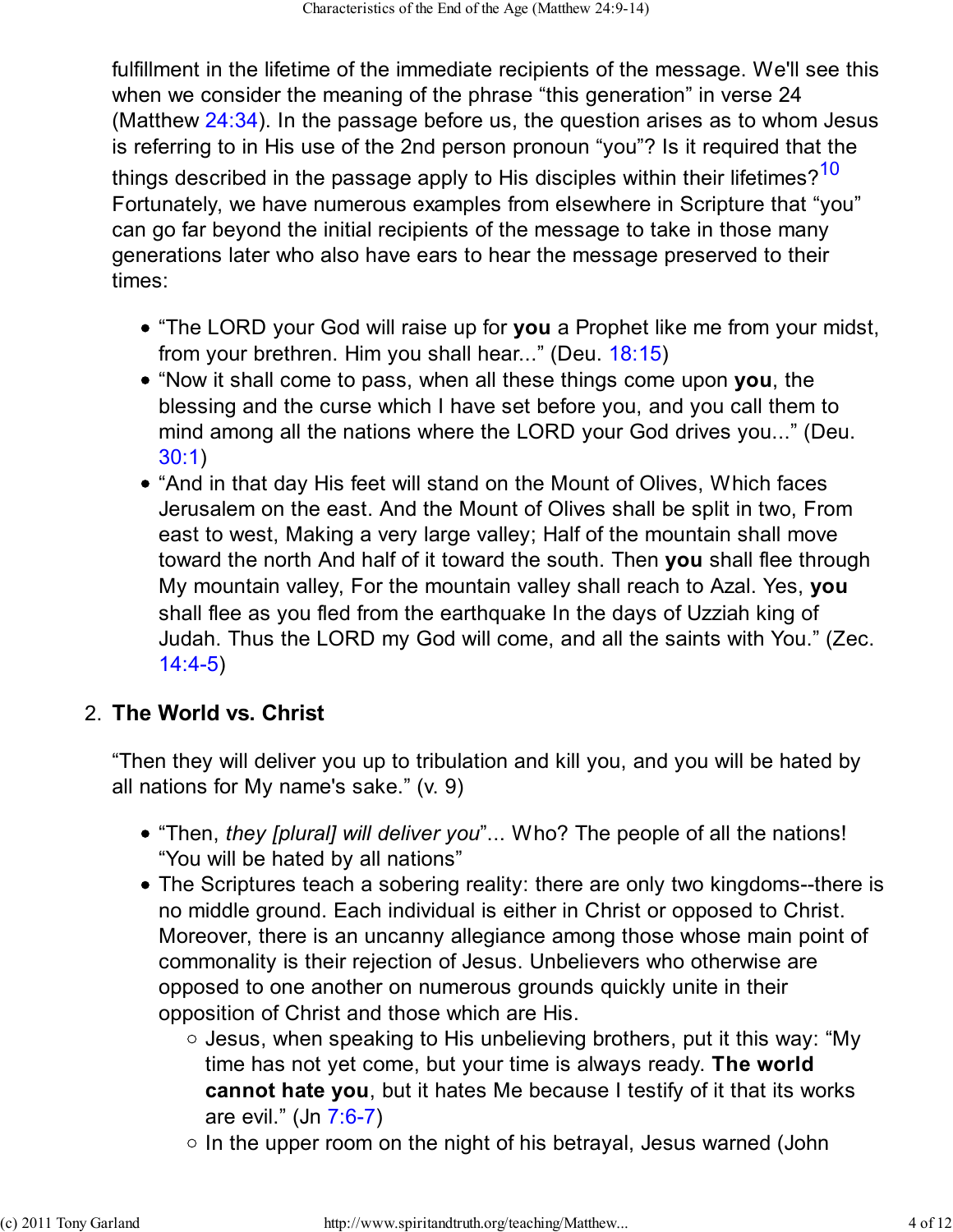### 15:18-24):

If the world hates you, you know that it hated Me before it hated you. *If you were of the world, the world would love its own.* Yet because you are not of the world, but I chose you out of the world, therefore the world hates you. Remember the word that I said to you, 'A servant is not greater than his master.' If they persecuted Me, they will also persecute you. If they kept My word, they will keep yours also. But all these things they will do to you *for My name's sake*, because they do not know Him who sent Me. If I had not come and spoken to them, they would have no sin, but now they have no excuse for their sin. He who hates Me hates My Father also. If I had not done among them the works which no one else did, they would have no sin; but now they have seen and also hated both Me and My Father.<sup>11</sup>

- We will only be hated if we are not of the world: *the world loves its own!* (The lukewarm church of Revelation.)
- $\bullet$  Hated because we are chosen out of the world:  $\{i\}$  anything and everything God chooses you can count on the world to hate!
- "for My name's sake"
	- $\circ$  Because of our identification with Him
	- $\circ$  Only because we represent Him and remind them of His righteous requirements and the coming judgment.
- The things done to Christians are motivated by an intense hatred for Christ and all that He represents.
- Our witness means there no longer remains any excuse: God-rejectors may play games of misrepresentation, but at the core of their being there is a knowingly rebellious heart which refuses to submit to God (Rom. 1:18-20).
- The "transitive property of hatred": Hatred toward us = hatred toward Christ. Hatred toward Christ = hatred of God the Father. Therefore, the hatred Christians experience *in His Name* is a hatred of God -- which can be *extremely severe*!
	- $\circ$  God is inaccessible, we remain accessible in His stead.
		- Consider the actions of the Antichrist described in Revelation 13, "Then he opened his mouth in blasphemy against God, to blaspheme His name, His tabernacle, and those who dwell in heaven. It was granted to him to make war with the saints and to overcome them. And authority was given him over every tribe, tongue, and nation." (Re 13:6-7)
		- The fury of the Antichrist is motivated against God, *His name*, *His tabernacle* and *those who dwell in heaven*.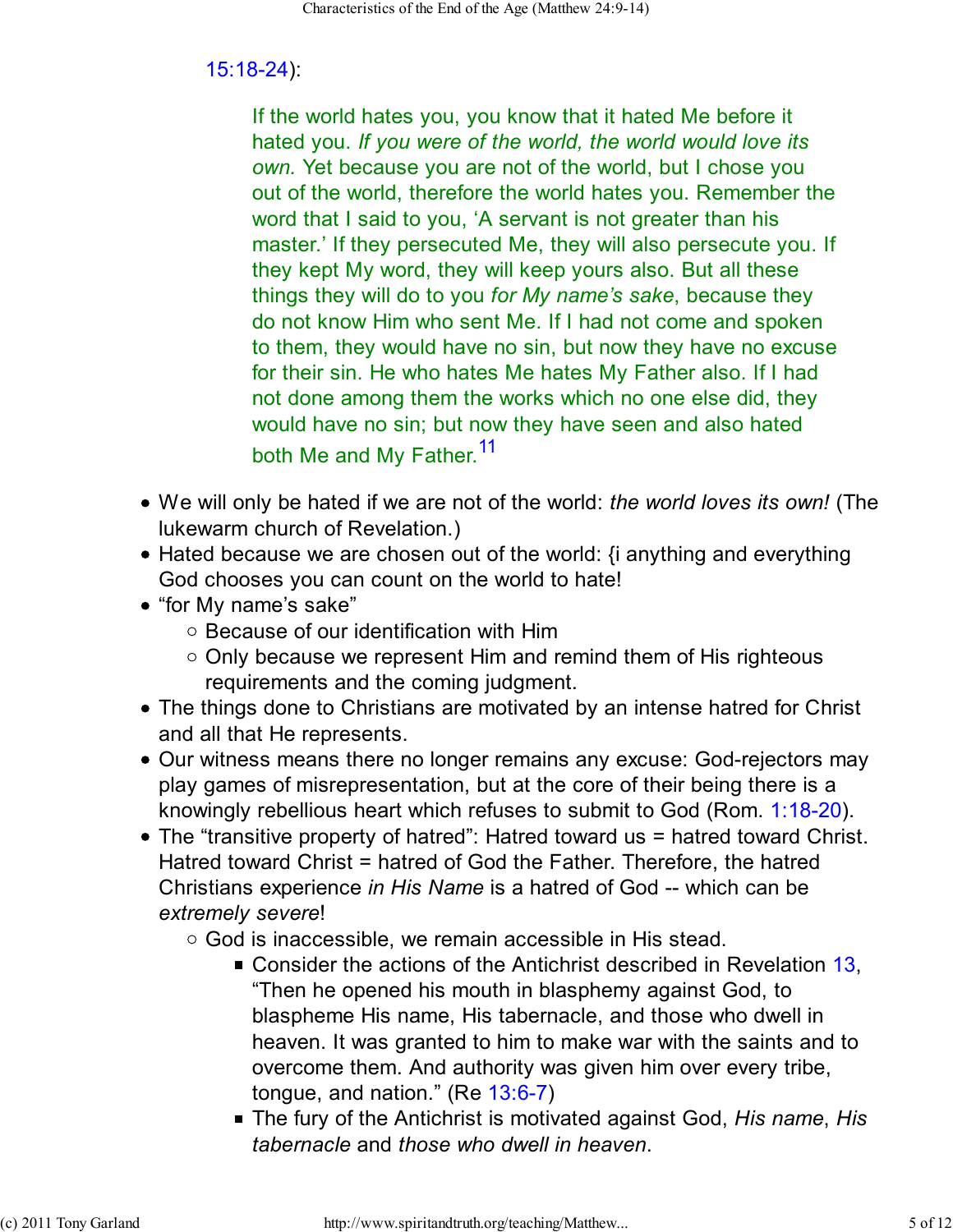- They being beyond his influence, he instead pours out his wrath on Christians across the globe.
- $\circ$  This hatred is demonically empowered and reaches a level of intensity and perversity that amplifies the already existing human capacity for sin.
- $\circ$  It is the very wrath of Satan extended through those who are His toward those who are Christ's.
- $\circ$  History already provides a fearful witness of the intensity of this hatred of all things God:

... wheels ... were ... used ... for the torturing of faithful Christians, around the circumference whereof they would very often fix sharp nails and the like, in such wise that their points being turned upward might project beyond the rims. Then on the wheels thus arranged they would bind the Martyrs, whose bodies were pitifully torn by the sharp points of the spikes, as well as by others which stood planted in the earth beneath. In the *Acts* of St. George we find narrated as follows: 'Wherefore the Emperor ordered a wheel to be brought in stuck all round with sharp points, and the Saint to be bound naked to the same, and so mangled by the weapons attached thereto. The wheel was hung in the air, while underneath were laid planks, whereon were fixed close together a number of spikes, like sharp swords, some with their points straight upward, others curved like hooks, others resembling flaying knives. Accordingly, when the wheel in its revolutions came near the planks, and the Holy Man, bound like a lamb with slender lines and small cords in such wise that these entered into his flesh and were hid therein, was forced, as the wheel turned, to pass over the swords, his body was caught on their keen edges and sorely lacerated, and contorted and torn in pieces as if with the instrument known as a *scorpion*.' So much for this Saint's death.<sup>12</sup>

- $\circ$  Other accounts which come down to us illustrate the depraved depths to which Christ-haters will go in their service of Satan against God's elect. Books on the subject document torture and death of Christian Martyrs by *crosses, stakes, the wheel, pulleys, presses, scourging, iron claws and hooks, red-hot plates, torches, blazing brands, pots, frying pans, cauldrons, iron styles, nails, saws, spears, swords, arrows, tearing out the inwards, beheading, pounding with aces and clubs, cutting off limbs, pulling teeth, pulling apart, flaying alive, exposure to wild beasts* and more.
- $\circ$  One shudders to imagine what other devilish innovations have yet been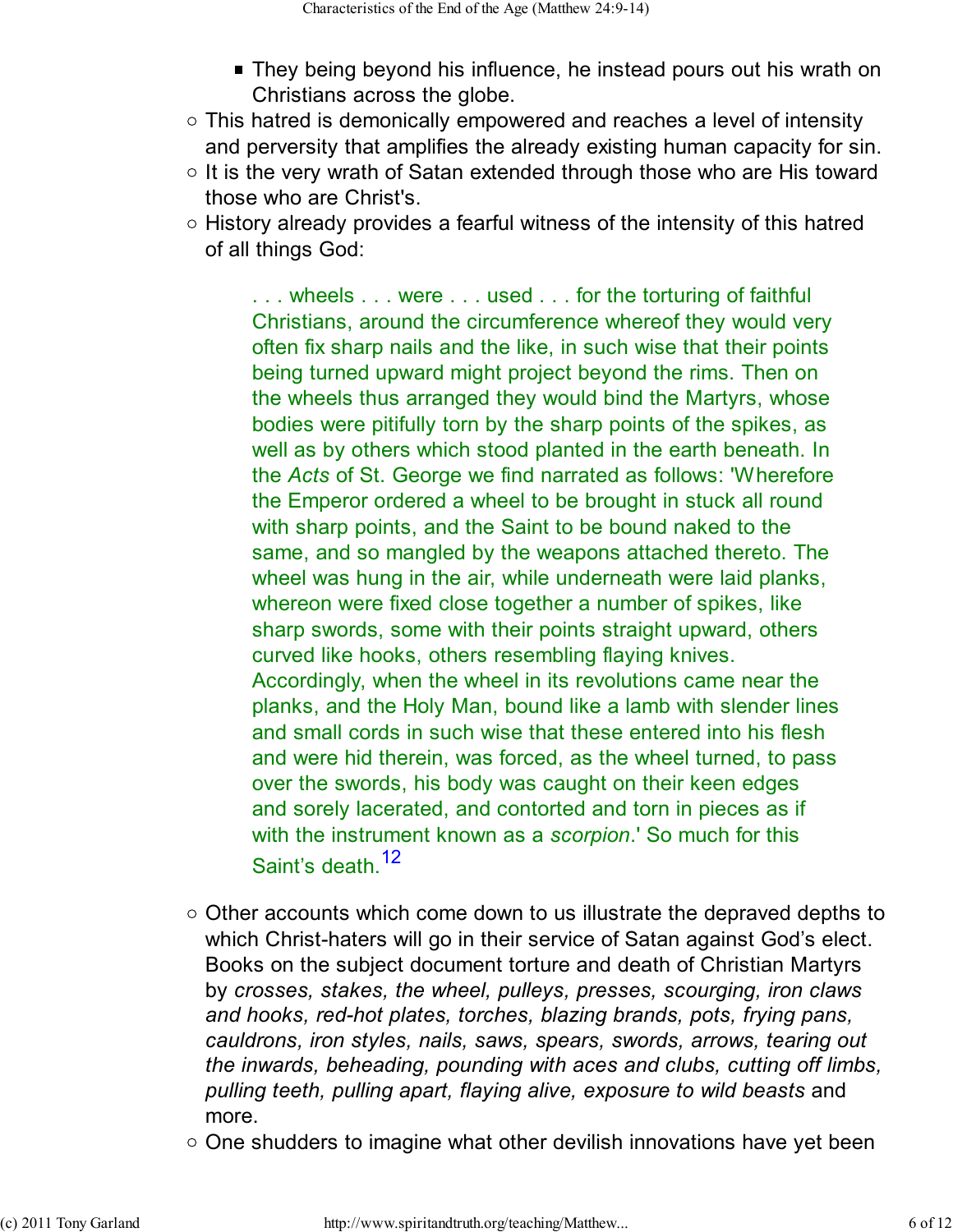developed to find employment against the Saints at the time of the end: ". . . Woe to the inhabitants of the earth and the sea! For the devil has come down to you, having great wrath, because he knows that he has a short time." (Rev. 12:12)

### **Betrayal among Christians** 3.

Not only will Christians be hated and persecuted by all nations, they will also be betrayed by those whom they thought were their own.

- "And then many will be offended, will betray one another, and will hate one another." (Mat. 24:10)
- "Be offended" is σκανδαλισθήσονται [*skandalisthēsontai*], the Greek word from which we get "scandalized."
- The word can denote the idea of something or someone causing another "to stumble into sin", or "to fall away", as translated by the NASB (Mat. 13:21; John 6:61).
- The emphasis upon *one another* in this verse is telling us that a primary means by which Christians will come to their end is by betrayal by fellow Christians.
- "Betray" is  $\pi\alpha\alpha\delta\omega\sigma\alpha\sigma\alpha\sigma\gamma$  [*paradosousin*] which is the same worked translated 'deliver' in preceding verses. It appears that professing Christians will 'give over' true Christians - they will turn them in to authorities for jailing and subsequent death.
- Thus is describing an unparalleled time of danger for believers. As the church father Chrysostom put it, "Having named two sources of opposition, that from seducers, and that from enemies, he adds a third, that from false brethren."<sup>13</sup>

### **The Jewish context** 4.

This global hatred of God will find its culmination in the intense persecution of all who are believers in Christ. However, as the greater context of this verse and the book of Revelation make clear, a large contingent of believers at the time of the end will be Jews.

- Jesus' subsequent warning to flee concerns believers who are in *Judea*.
- He says they should pray that their flight would not have to occur during the *Sabbath* when transportation will be difficult.
- $\bullet$  Implications of the sheep and goat judgment (Matthew  $25:33$ )
- Jewish connection of the gathering of the elect (Mat. 24:31)
- A time of intense *Jewish* persecution:
	- Called by Jeremiah the time of *Jacob's* trouble (Jer. 30:7)
	- Concerning this period, Daniel was told: "At that time Michael shall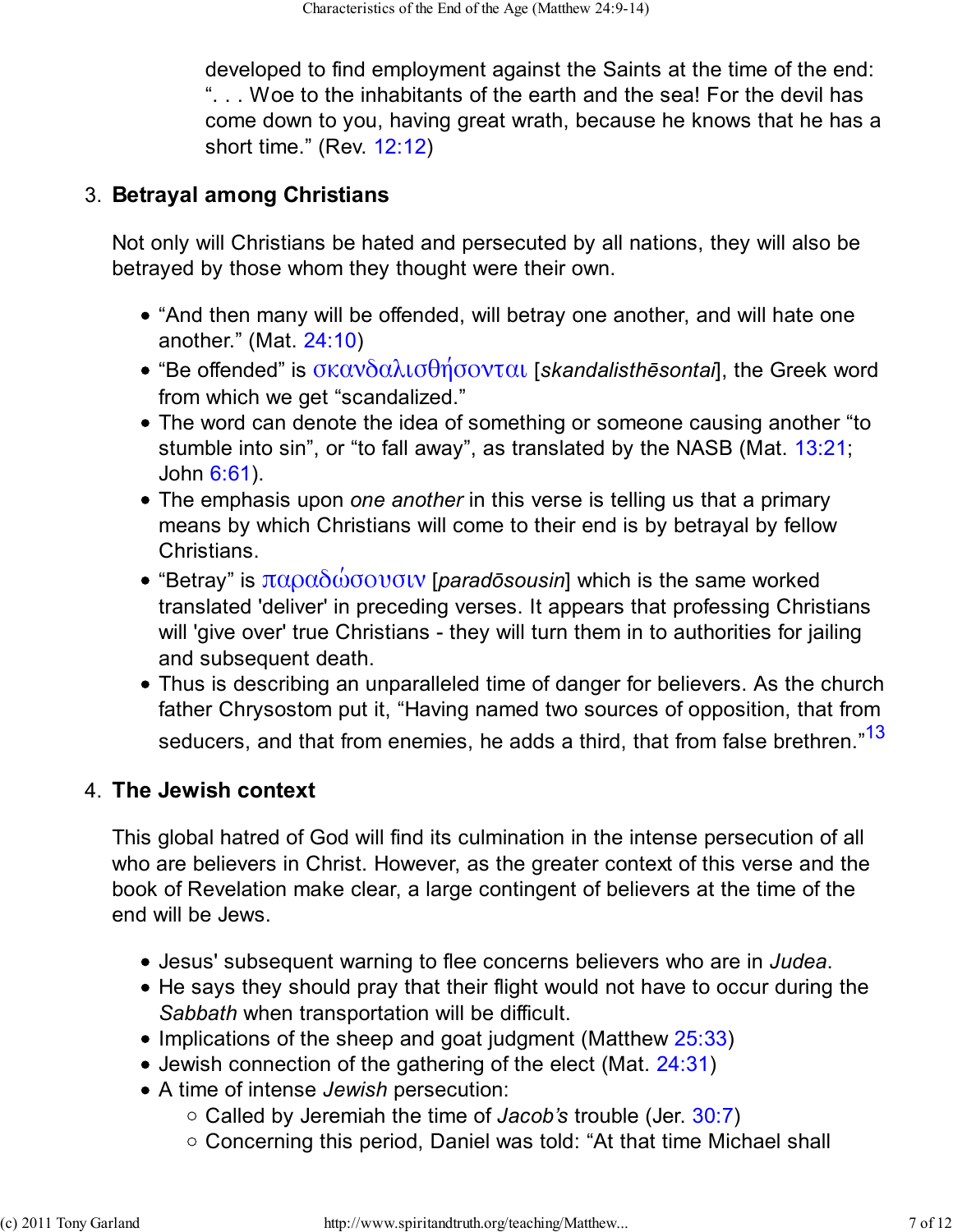stand up, The great prince who stands watch over the sons of your people [the Jews]; And there shall be a time of trouble, Such as never was since there was a nation, Even to that time. And at that time your people shall be delivered, Every one who is found written in the book." (Da 12:1)

- 144,000 protected in Revelation 7 and 14 are *Jews*
- $\circ$  Clues concerning the identity of the woman in Revelation 12 who flees to the wilderness for protection indicates she is *Israel*.

### **The Antidote (Luke 6:22-23)** 5.

Blessed are you when men hate you, And when they exclude you, And revile you, and cast out your name as evil, *for the Son of Man's sake*. Rejoice in that day and leap for joy! For indeed your reward is great in heaven, For in like manner their fathers did to the prophets.<sup>14</sup>

## **Spiritual deception**

"Then many false prophets will rise up and deceive many." (v. 11)

- Atheism, having been ushered in on the heels of modernism, believes it will banish religious superstition to the dark mists of history.
- On the contrary: atheistic humanism is creating a vacuum which will subsequently be filled, not by God's truth, but by deceptive spiritual alternatives.
- As creatures created by God, we are designed to worship. We have an innate need to worship. Atheism cannot fail this spiritual vacuum.
- How and why will spiritual deception be rampant? Men will experience a continued desire to worship, but it will be coupled with the loss of Biblical truth: both by way of access and lack of proper interpretation.
- This will ultimately culminate in a time of great spiritual darkness and openness to the occult.
- Spiritual hunger coupled with a hatred of God and great Biblical ignorance is a recipe made for deception.
- It is during this time that the ultimate false prophet will arise, the second beast from the earth mentioned by John in Revelation 13:11-17, which says in part, "And he **deceives** those who dwell on the earth by those signs which he was granted to do in the sight of the beast . . .".

# **Loss of trust**

"And because lawlessness will abound, the love of many will grow cold." (v. 12)

Lawlessness itself is costly, but the resulting loss of trust is a much greater cost. [My experience on the mission trip to London.]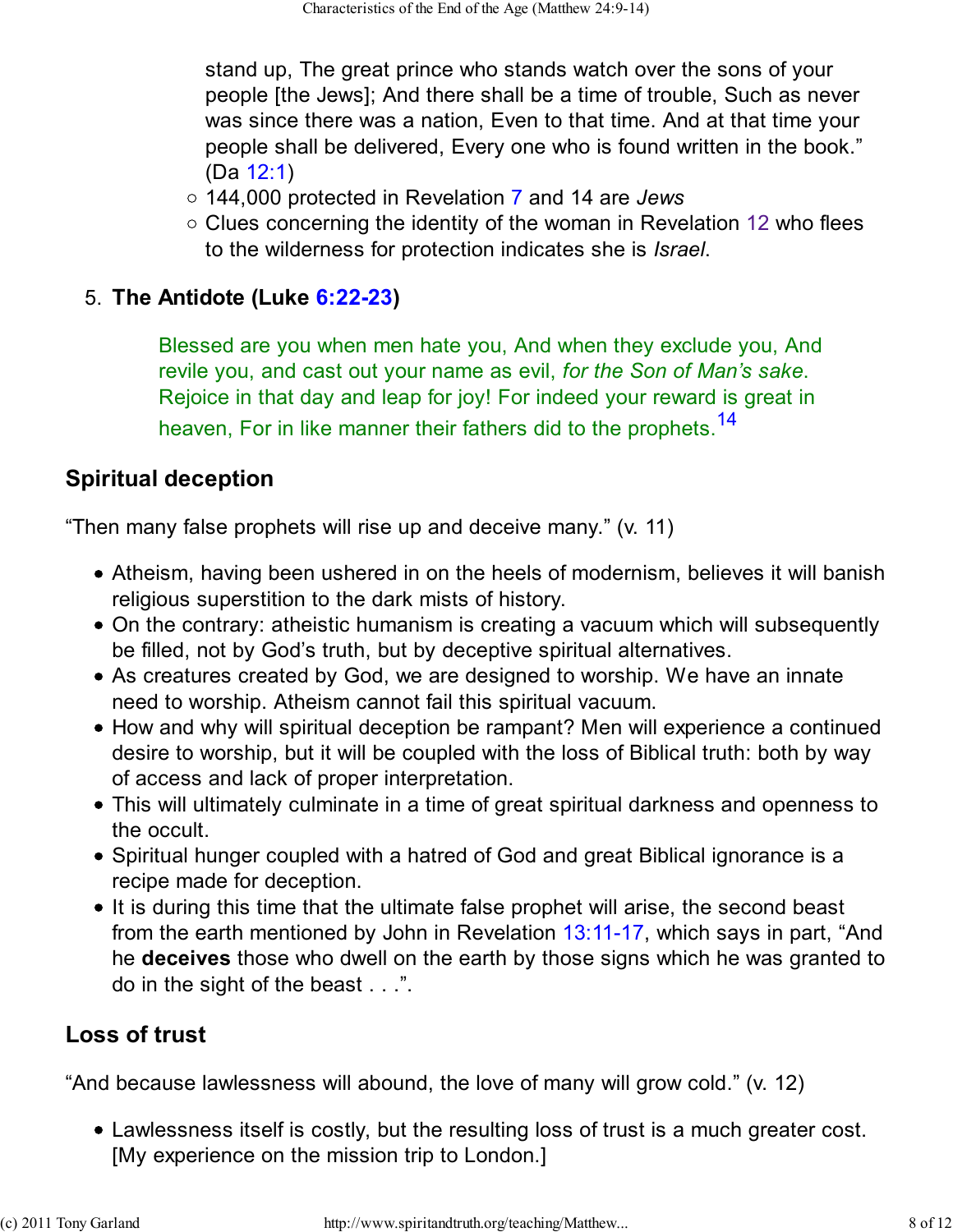- Lawlessness is πληθυνθῆναι [*plēthynthēnai*], "to be multiplied, increase, spread"
- We already see a trend toward lawlessness in our own time due to increasing constraints upon proper authority
	- $\circ$  It is increasingly difficult for parents to discipline their children according to Biblical guidelines.
	- We have long passed the point where school teachers or principles are able to adequately discipline students.
	- More recently, established laws regarding illegal aliens at the state level are being interfered by legal action from the federal government.
- Yet the period described here is to be unique in history. As Paul mentioned to Timothy, ". . . know this, that *in the last days* perilous times will come: For men will be lovers of themselves, lovers of money, boasters, proud, blasphemers, disobedient to parents, unthankful, unholy, unloving, unforgiving, slanderers, without self-control, brutal, despisers of good, traitors, headstrong, haughty, lovers of pleasure rather than lovers of God . . ." (2Ti. 3:1-4)

# **Global proclamation of the gospel**

"And this gospel of the kingdom will be preached in all the world as a witness to all the nations, and then the end will come." (v. 14)

- This "gospel of the kingdom," is much the same as the emphasis given by John the Baptist, Jesus, and His disciples at His first advent.
- $\bullet$  The common element is the presentation of the kingdom to Israel (e.g., Mat. 3:2; 4:17; 9:35).
- The gospel message will emphasize the soon arrival of the millennial kingdom which follows immediately upon Christ's return -- ending "the times of the Gentiles" mentioned by Jesus in Luke 21:24 which spans the interadvent period.
- It appears that this gospel of the kingdom will likely be preached, in part, by the 144,000 Jews of Revelation 7 and 14 in which case there would be great emphasis on the approaching millennial kingdom in which Scripture indicates

Israel is to have a central role (Zec.  $14:16-21$ ).<sup>15</sup>

- According to the book of Revelation, the global presentation of the gospel will also occur through angelic assistance:
	- $\circ$  "Then I saw another angel flying in the midst of heaven, having the everlasting gospel to preach *to those who dwell on the earth* to *every nation, tribe, tongue, and people*--saying with a loud voice, '*Fear God and give glory to Him, for the hour of His judgment has come*; and worship Him who made heaven and earth, the sea and springs of water.'" (Rev. 14:6-7)
	- The instruction to fear God and the mention of impending judgment is certainly not the seeker-sensitive soft sell often heard today! It would seem that the purpose of the presentation is not entirely redemptive.
	- Notice the gospel is preached to every nation, tribe, tongue and people, *but*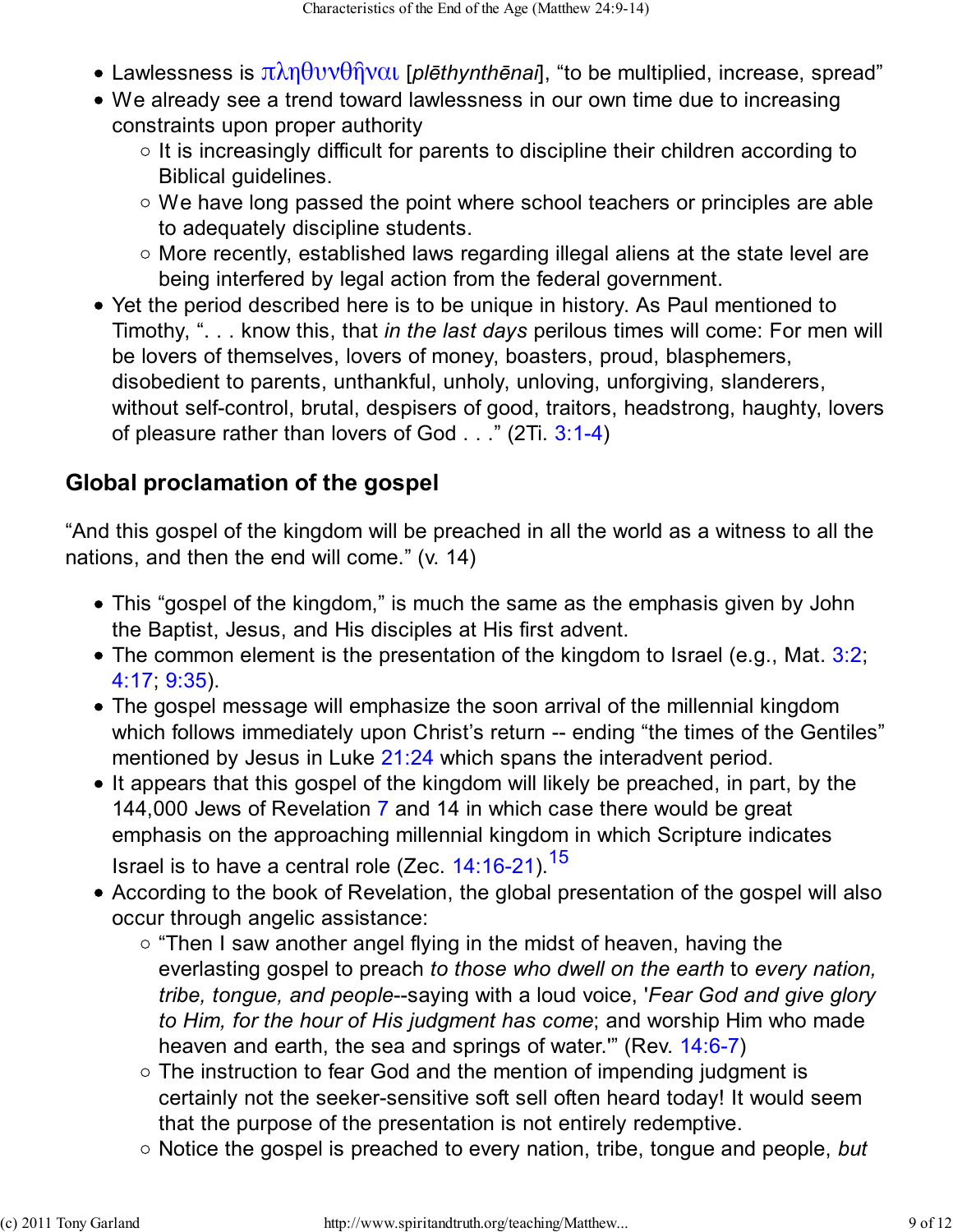*these are the same nations which are actively seeking out and killing believers!*

- $\circ$  Later in this very chapter, Jesus compares this time to the days before Noah's flood (Mat. 24:38-39). How many responded to Noah's righteous preaching then (1Pe. 3:20; 2Pe. 2:5)?
- $\circ$  Sometimes the gospel witness is to confirm those who hate God in their rejection and remove all possible excuse.<sup>16</sup> 17
- Even so, Scripture indicates there will be a multitude who respond: "After these things I looked, and behold, a great multitude which no one could number, of all nations, tribes, peoples, and tongues, standing before the throne and before the Lamb, clothed with white robes, with palm branches in their hands . . . These are the ones who come out of the great tribulation, and washed their robes and made them white in the blood of the Lamb." (Re 7:9,14)
- This will be a time of intense double witness: 1) the preaching of the gospel by word and, 2) by the faithfulness of *Christian martyrs* ala Polycarp's "good confession."

### **Summary**

At the time of the end, it appears that trends which have manifested in different places and at different times during the interadvent age will simultaneously climax on a global scale:

- 1. Unparalleled global hatred and persecution of Christians, especially Jewish Christians.
- 2. Dramatic rise in lawlessness resulting in the erosion of trust between people.
- 3. A peak in spiritual deception.
- The polarization between the kingdom of darkness and the kingdom of light will be 4. more visible than ever before.
- 5. There will be no room for lukewarm, half-hearted belief as in previous periods: the intense danger associating with professing Christ will see to it!

It is incumbent upon us as believers to get serious about our walk "while it is still day" and to preserve and pass on the Truth of God's Word in every way we can so that those who's destiny it is to live through this sobering period described by Jesus will have every spiritual advantage.

Endnotes:

<sup>1.</sup> NKJV, Mat. 24:3-14

<sup>2.</sup> In concert with Luke's emphasis on the near-fulfillment of the destruction of Jerusalem: 1) the parallel passage in Luke 21:12-19 is said to take place, "before all these things" -- prior to the destruction of Jerusalem in A.D. 70; 2) prior to the destruction of Jerusalem, Christians would also be hated, betrayed, and persecuted, but Luke makes no mention of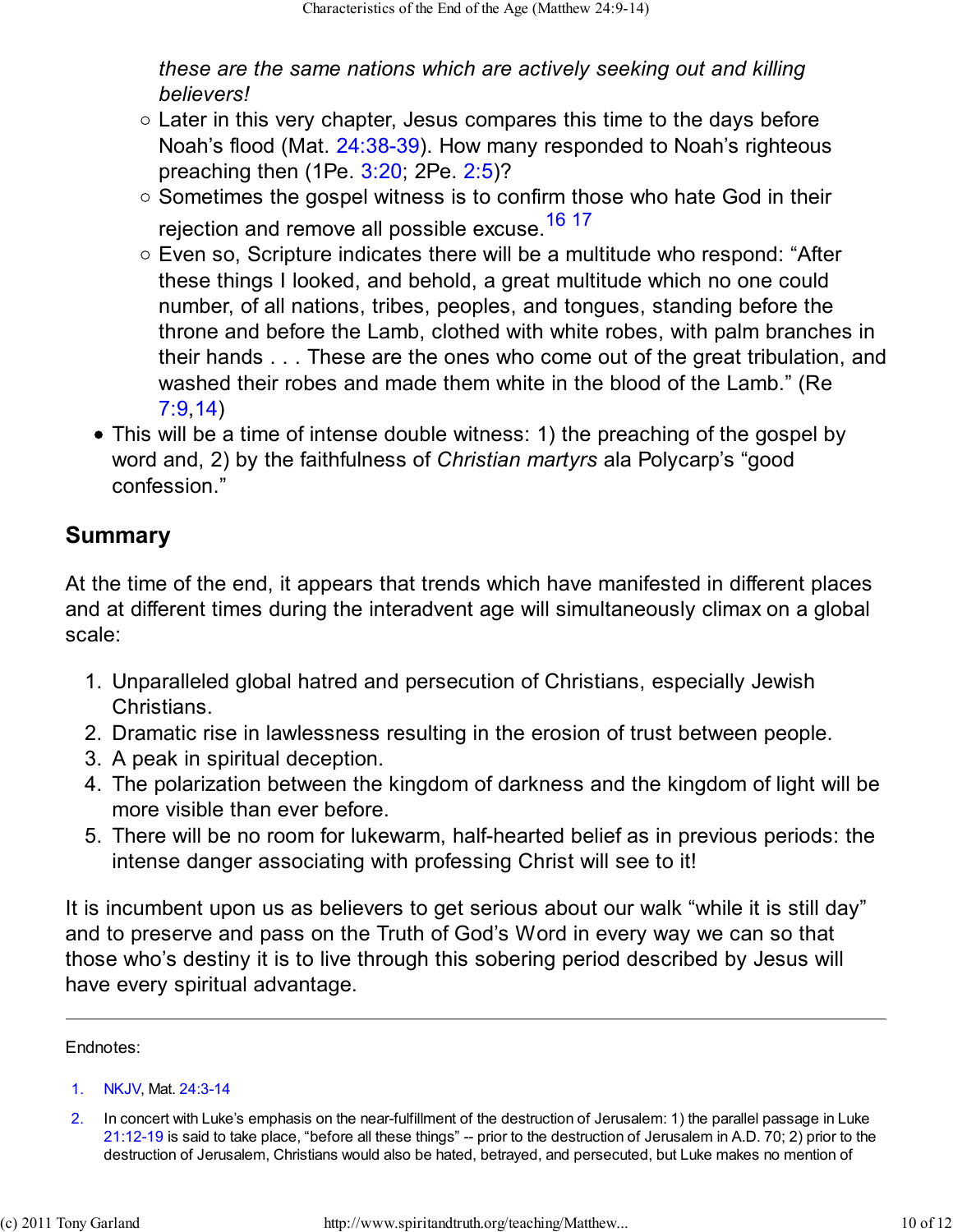hatred on the part of "all nations"; 3) there was not yet a global Christian witness, nor does Luke mention global evangelization as here; 4) the persecution mentioned in Luke emphasizes betrayal by family members and relatives rather than among the professing Christian community.

- 3. "The occurrences of the adverb translated "then" or "at that time" (τότε) in verses nine and ten introduce further description of the end time." Ref-143, 271
- 4. Ref-1232, Origin, 808
- 5. "The conditions depicted in verses 9 to 14 fit perfectly with the first half of the unfulfilled seventieth week of Daniel; and therefore it is quite possible that the Rapture should be fitted in between verses 8 and 9. On the other hand, similar conditions have taken place again and again during the so-called Christian centuries, but they will be accentuated in the time of the end." Ref-1124, 316
- 6. "But the whole passage might be referred to the end of the world." Ref-1232, Remigius, 808
- 7. "Christ now mentions signs that will fall in the second half of the Tribulation (Mat. 24:9-14)." Ref-0202, 400
- 8. "Then there will be great apostasy when many shall be stumbled, and faithful servants of God will be betrayed by their closest relatives." Ref-1124, 317
- 9. Although it almost certainly includes the companion idea of the end of life for those who remain faithful under persecution until death (Luke 21:19).
- 10. If the answer were to be "yes," then we no longer have any sure signs concerning the return of Jesus and the end of the age -- since they presumably everything here described must necessarily have happened within the lifetime of the disciples!
- 11. NKJV, Jn 15:18-24
- 12. Ref-1269, 30-31
- 13. Ref-1232, Chrysostom, 806
- 14. NKJV, Lk 6:22-23
- 15. "the idea of the kingdom, while extending throughout the world, turns our thoughts to the land of Israel. It is "this gospel of the kingdom" which is here spoken of; it is not the proclamation of the union of the Church with Christ, nor redemption in its fullness, as preached and taught by the apostles after the ascension, but the kingdom which was to be established on the earth, as John the Baptist, and as the Lord Himself, had proclaimed." Ref-0893, 172
- 16. "And the sign of the Lord's second coming is, that the Gospel shall be preached in all the world, so that all may be without excuse." Ref-1232, Jerome, 808
- 17. "He adds, For a witness unto all nations, in accusation, that is, of such as believe not, they who have believed bearing witness against them that believed not, and condemning them." Ref-1232, Chrysostom, 807

#### Sources:

- **NKJV** Unless indicated otherwise, all Scripture references are from the *New King James Version*, copyright © 1982 by Thomas Nelson, Inc. Used by permission. All rights reserved.
- **Ref-0202** Dwight J. Pentecost, *The Words and Works of Jesus Christ* (Grand Rapids, MI: Zondervan Publishing House, 1981).
- **Ref-0893** John N. Darby, *Synopsis of the Bible, Volumes 1-5* (New York, NY: Loizeaux Brothers, 1950).
- **Ref-1124** Ironside, H. A., *Expository Notes on the Gospel of Matthew* (Neptune, NJ: Loizeaux Brothers, 1948).
- **Ref-1232** Thomas Aquinas, *Catena Aurea: Commentary on the Four Gospels collected out of the Works of the Fathers - Vol. 1 Part 1, 2 and 3, St. Matthew* (Oxford, England: J.G.F. and J. Rivington, 1841).
- **Ref-1269** Antonio Gallonio, *Torture: Torments of the Christian Martyrs* (New York, NY: Walden Publications, 1939).

#### **Links Mentioned Above**